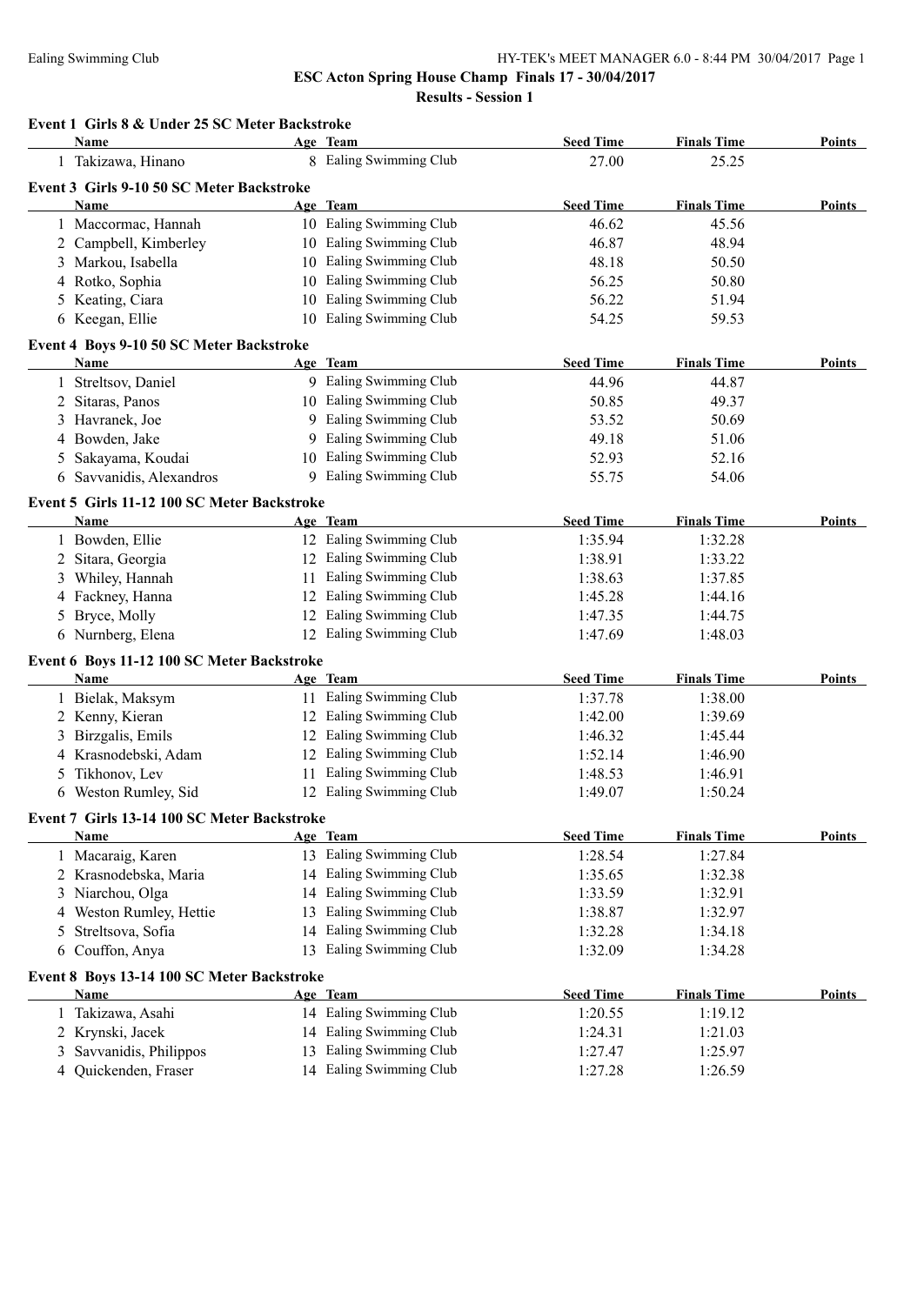**Results - Session 1**

# **(Event 8 Boys 13-14 100 SC Meter Backstroke)**

|    | <b>Name</b>                                                    |    | Age Team                | <b>Seed Time</b> | <b>Finals Time</b> | <b>Points</b> |
|----|----------------------------------------------------------------|----|-------------------------|------------------|--------------------|---------------|
|    | 5 Stojsavljevic, Savo                                          |    | 13 Ealing Swimming Club | 1:28.94          | 1:26.72            |               |
|    | 6 Savoia, Luca                                                 |    | 14 Ealing Swimming Club | 1:29.00          | 1:28.59            |               |
|    | Event 9 Girls 15 & Over 100 SC Meter Backstroke                |    |                         |                  |                    |               |
|    | Name                                                           |    | Age Team                | <b>Seed Time</b> | <b>Finals Time</b> | Points        |
|    | 1 Krynska, Agatka                                              |    | 17 Ealing Swimming Club | 1:17.32          | 1:17.06            |               |
|    | 2 Elkholy, Habiba                                              |    | 17 Ealing Swimming Club | 1:18.69          | 1:18.06            |               |
|    | 3 Booth, Iris                                                  |    | 15 Ealing Swimming Club | 1:27.43          | 1:23.69            |               |
|    | 4 Adzaylic, Iman                                               |    | 15 Ealing Swimming Club | 1:26.66          | 1:25.53            |               |
|    | 5 Couffon, Margaux                                             |    | 16 Ealing Swimming Club | 1:25.19          | 1:28.50            |               |
|    | 6 Hayward, Martha                                              |    | 19 Ealing Swimming Club | 1:26.03          | 1:31.28            |               |
|    |                                                                |    |                         |                  |                    |               |
|    | Event 10 Boys 15 & Over 100 SC Meter Backstroke<br><b>Name</b> |    | Age Team                | <b>Seed Time</b> | <b>Finals Time</b> | <b>Points</b> |
|    | 1 Elkholy, Seifeldin                                           |    | 17 Ealing Swimming Club | 1:11.19          | 1:11.00            |               |
|    | 2 Miller, Sebastien                                            |    | 17 Ealing Swimming Club | 1:13.09          | 1:13.44            |               |
|    | 3 Zoromba, Adam                                                |    | 16 Ealing Swimming Club | 1:13.95          | 1:13.69            |               |
|    | 4 Fackney, Bailey                                              |    | 15 Ealing Swimming Club | 1:19.25          | 1:16.75            |               |
|    | 5 De Zoysa, Julian                                             |    | 15 Ealing Swimming Club | 1:24.94          | 1:26.13            |               |
|    | 6 Zinak, Alexander                                             |    | 16 Ealing Swimming Club | 1:26.53          | 1:27.28            |               |
|    |                                                                |    |                         |                  |                    |               |
|    | Event 11 Girls 8 & Under 25 SC Meter Freestyle                 |    |                         |                  |                    |               |
|    | Name                                                           |    | Age Team                | <b>Seed Time</b> | <b>Finals Time</b> | <b>Points</b> |
|    | 1 Takizawa, Hinano                                             |    | 8 Ealing Swimming Club  | 25.63            | 22.72              |               |
|    | Event 13 Girls 9-10 50 SC Meter Freestyle                      |    |                         |                  |                    |               |
|    | Name                                                           |    | Age Team                | <b>Seed Time</b> | <b>Finals Time</b> | <b>Points</b> |
|    | 1 Maccormac, Hannah                                            |    | 10 Ealing Swimming Club | 45.15            | 41.69              |               |
|    | 2 Campbell, Kimberley                                          |    | 10 Ealing Swimming Club | 41.41            | 41.85              |               |
|    | *3 Markou, Isabella                                            |    | 10 Ealing Swimming Club | 47.38            | 45.50              |               |
|    | *3 Keating, Ciara                                              |    | 10 Ealing Swimming Club | 48.25            | 45.50              |               |
| 5  | Wood, Ruby                                                     | 10 | Ealing Swimming Club    | 48.78            | 49.31              |               |
|    | 6 Keegan, Ellie                                                |    | 10 Ealing Swimming Club | 48.78            | 50.93              |               |
|    | Event 14 Boys 9-10 50 SC Meter Freestyle                       |    |                         |                  |                    |               |
|    | Name                                                           |    | Age Team                | <b>Seed Time</b> | <b>Finals Time</b> | Points        |
|    | 1 Streltsov, Daniel                                            |    | 9 Ealing Swimming Club  | 38.31            | 37.09              |               |
|    | 2 Sitaras, Panos                                               |    | 10 Ealing Swimming Club | 44.32            | 42.85              |               |
|    | 3 Bowden, Jake                                                 |    | 9 Ealing Swimming Club  | 44.87            | 43.19              |               |
|    | 4 Havranek, Joe                                                |    | 9 Ealing Swimming Club  | 45.72            | 43.88              |               |
| 5. | Savvanidis, Alexandros                                         | 9  | Ealing Swimming Club    | 47.85            | 46.03              |               |
|    | 6 Sakayama, Koudai                                             | 10 | Ealing Swimming Club    | 45.31            | 47.19              |               |
|    | Event 15 Girls 11-12 100 SC Meter Freestyle                    |    |                         |                  |                    |               |
|    | Name                                                           |    | Age Team                | <b>Seed Time</b> | <b>Finals Time</b> | Points        |
|    | 1 Bowden, Ellie                                                |    | 12 Ealing Swimming Club | 1:30.38          | 1:23.72            |               |
|    | 2 Sitara, Georgia                                              |    | 12 Ealing Swimming Club | 1:31.40          | 1:24.75            |               |
| 3  | Bryce, Molly                                                   |    | 12 Ealing Swimming Club | 1:33.47          | 1:28.50            |               |
| 4  | Whiley, Hannah                                                 | 11 | Ealing Swimming Club    | 1:32.90          | 1:32.06            |               |
|    | 5 Nurnberg, Elena                                              | 12 | Ealing Swimming Club    | 1:35.84          | 1:32.09            |               |
|    | 6 Fackney, Hanna                                               |    | 12 Ealing Swimming Club | 1:37.29          | 1:36.03            |               |
|    |                                                                |    |                         |                  |                    |               |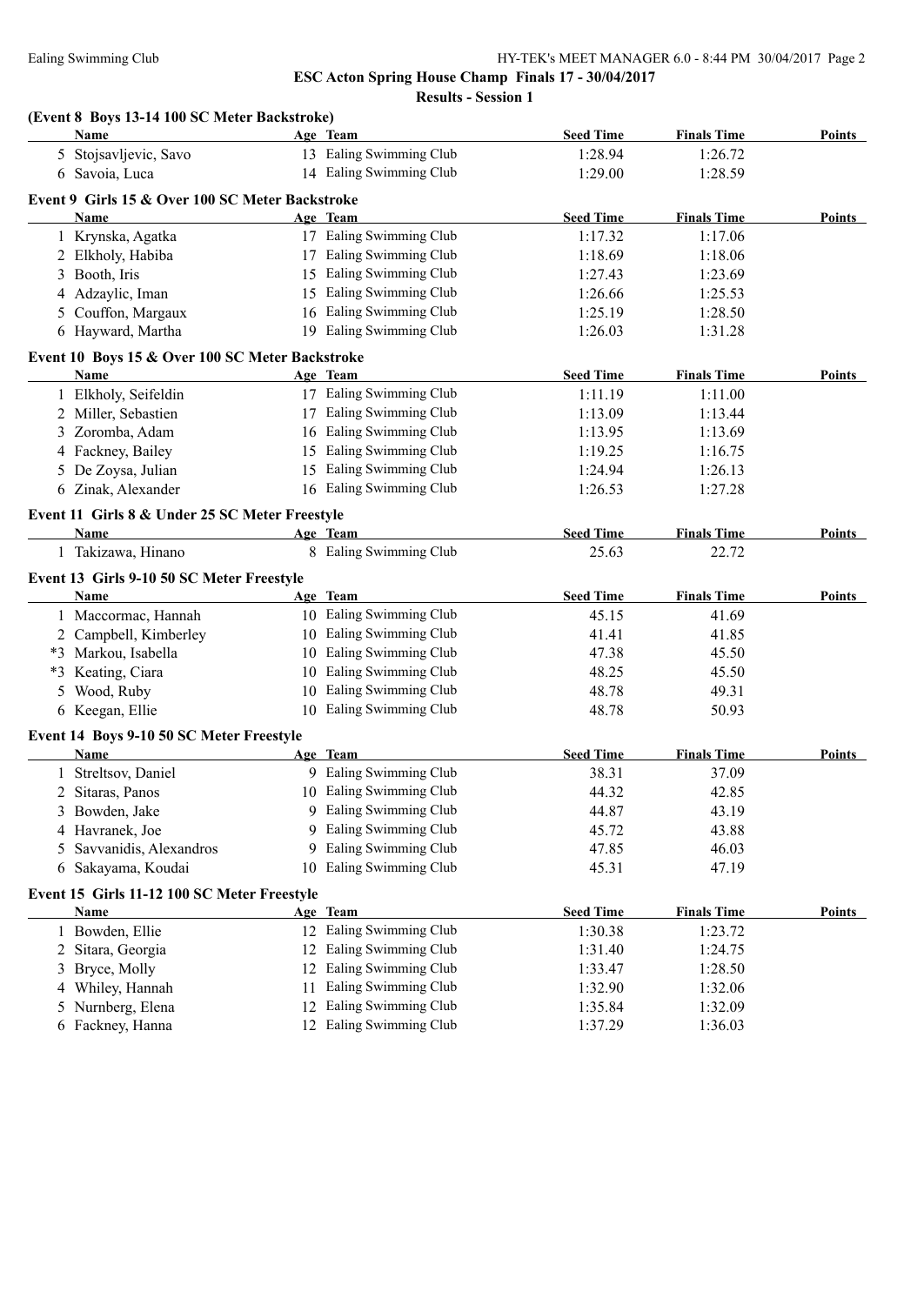|    | Event 16 Boys 11-12 100 SC Meter Freestyle<br>Name | Age Team                | <b>Seed Time</b> | <b>Finals Time</b> | <b>Points</b> |
|----|----------------------------------------------------|-------------------------|------------------|--------------------|---------------|
|    | 1 Verroiotis, Panos                                | 12 Ealing Swimming Club | 1:30.59          | 1:28.19            |               |
|    | 2 Bielak, Maksym                                   | 11 Ealing Swimming Club | 1:30.84          | 1:28.60            |               |
|    | 3 Kenny, Kieran                                    | 12 Ealing Swimming Club | 1:37.88          | 1:29.40            |               |
|    | 4 Krasnodebski, Adam                               | 12 Ealing Swimming Club | 1:40.60          | 1:36.94            |               |
| 5. | Weston Rumley, Sid                                 | 12 Ealing Swimming Club | 1:37.28          | 1:39.53            |               |
|    | --- Birzgalis, Emils                               | 12 Ealing Swimming Club | 1:35.09          | DQ                 |               |
|    | 4.4 Starting before starting signal                |                         |                  |                    |               |
|    | Event 17 Girls 13-14 100 SC Meter Freestyle        |                         |                  |                    |               |
|    | <b>Name</b>                                        | Age Team                | <b>Seed Time</b> | <b>Finals Time</b> | <b>Points</b> |
|    | 1 Egelie, Francine                                 | 14 Ealing Swimming Club | 1:16.96          | 1:15.84            |               |
|    | 2 Streltsova, Sofia                                | 14 Ealing Swimming Club | 1:16.25          | 1:16.06            |               |
|    | 3 Couffon, Anya                                    | 13 Ealing Swimming Club | 1:19.72          | 1:20.19            |               |
|    | 4 Macaraig, Karen                                  | 13 Ealing Swimming Club | 1:22.87          | 1:24.31            |               |
|    | 5 Enefer, Safia                                    | 14 Ealing Swimming Club | 1:26.31          | 1:24.72            |               |
|    | 6 Niarchou, Olga                                   | 14 Ealing Swimming Club | 1:27.50          | 1:25.31            |               |
|    | Event 18 Boys 13-14 100 SC Meter Freestyle         |                         |                  |                    |               |
|    | Name                                               | Age Team                | <b>Seed Time</b> | <b>Finals Time</b> | Points        |
|    | 1 Takizawa, Asahi                                  | 14 Ealing Swimming Club | 1:09.35          | 1:07.66            |               |
|    | 2 Savvanidis, Philippos                            | 13 Ealing Swimming Club | 1:14.44          | 1:11.56            |               |
|    | 3 Krynski, Jacek                                   | 14 Ealing Swimming Club | 1:15.94          | 1:11.69            |               |
|    | 4 Obiamiwe, Chidi                                  | 14 Ealing Swimming Club | 1:15.06          | 1:14.81            |               |
| 5  | Quickenden, Fraser                                 | 14 Ealing Swimming Club | 1:15.44          | 1:16.22            |               |
|    | 6 Sanader, Luka                                    | 14 Ealing Swimming Club | 1:17.66          | 1:18.60            |               |
|    | Event 19 Girls 15 & Over 100 SC Meter Freestyle    |                         |                  |                    |               |
|    | Name                                               | Age Team                | <b>Seed Time</b> | <b>Finals Time</b> | <b>Points</b> |
|    | 1 Elkholy, Habiba                                  | 17 Ealing Swimming Club | 1:10.28          | 1:08.40            |               |
|    | 2 Krynska, Agatka                                  | 17 Ealing Swimming Club | 1:09.28          | 1:08.91            |               |
|    | 3 Couffon, Margaux                                 | 16 Ealing Swimming Club | 1:09.53          | 1:10.91            |               |
|    | 4 Adzaylic, Iman                                   | 15 Ealing Swimming Club | 1:11.16          | 1:10.97            |               |
|    | 5 Furuhashi, Misuzu                                | 15 Ealing Swimming Club | 1:13.38          | 1:11.84            |               |
|    | 6 Hayward, Martha                                  | 19 Ealing Swimming Club | 1:15.59          | 1:17.12            |               |
|    | Event 20 Boys 15 & Over 100 SC Meter Freestyle     |                         |                  |                    |               |
|    | Name                                               | Age Team                | <b>Seed Time</b> | <b>Finals Time</b> | Points        |
|    | 1 Elkholy, Seifeldin                               | 17 Ealing Swimming Club | 1:03.87          | 1:01.06            |               |
|    | 2 Zoromba, Adam                                    | 16 Ealing Swimming Club | 1:03.85          | 1:02.12            |               |
|    | 3 Miller, Sebastien                                | 17 Ealing Swimming Club | 1:04.12          | 1:04.72            |               |
| 4  | Stewart, Danial                                    | 18 Ealing Swimming Club | 1:09.32          | 1:04.81            |               |
|    | 5 Zinak, Alexander                                 | 16 Ealing Swimming Club | 1:14.25          | 1:14.88            |               |
|    | 6 De Zoysa, Julian                                 | 15 Ealing Swimming Club | 1:14.03          | 1:18.44            |               |
|    | Event 21 Girls 8 & Under 25 SC Meter Breaststroke  |                         |                  |                    |               |
|    | Name                                               | Age Team                | <b>Seed Time</b> | <b>Finals Time</b> | Points        |
|    | 1 Takizawa, Hinano                                 | 8 Ealing Swimming Club  | 30.34            | 31.84              |               |
|    | Event 23 Girls 9-10 50 SC Meter Breaststroke       |                         |                  |                    |               |
|    | Name                                               | Age Team                | <b>Seed Time</b> | <b>Finals Time</b> | Points        |
|    | 1 Maccormac, Hannah                                | 10 Ealing Swimming Club | 54.65            | 52.87              |               |
|    | 2 Markou, Isabella                                 | 10 Ealing Swimming Club | 55.81            | 53.53              |               |
|    |                                                    | 10 Ealing Swimming Club | 56.03            | 54.75              |               |
|    | 3 Campbell, Kimberley                              |                         |                  |                    |               |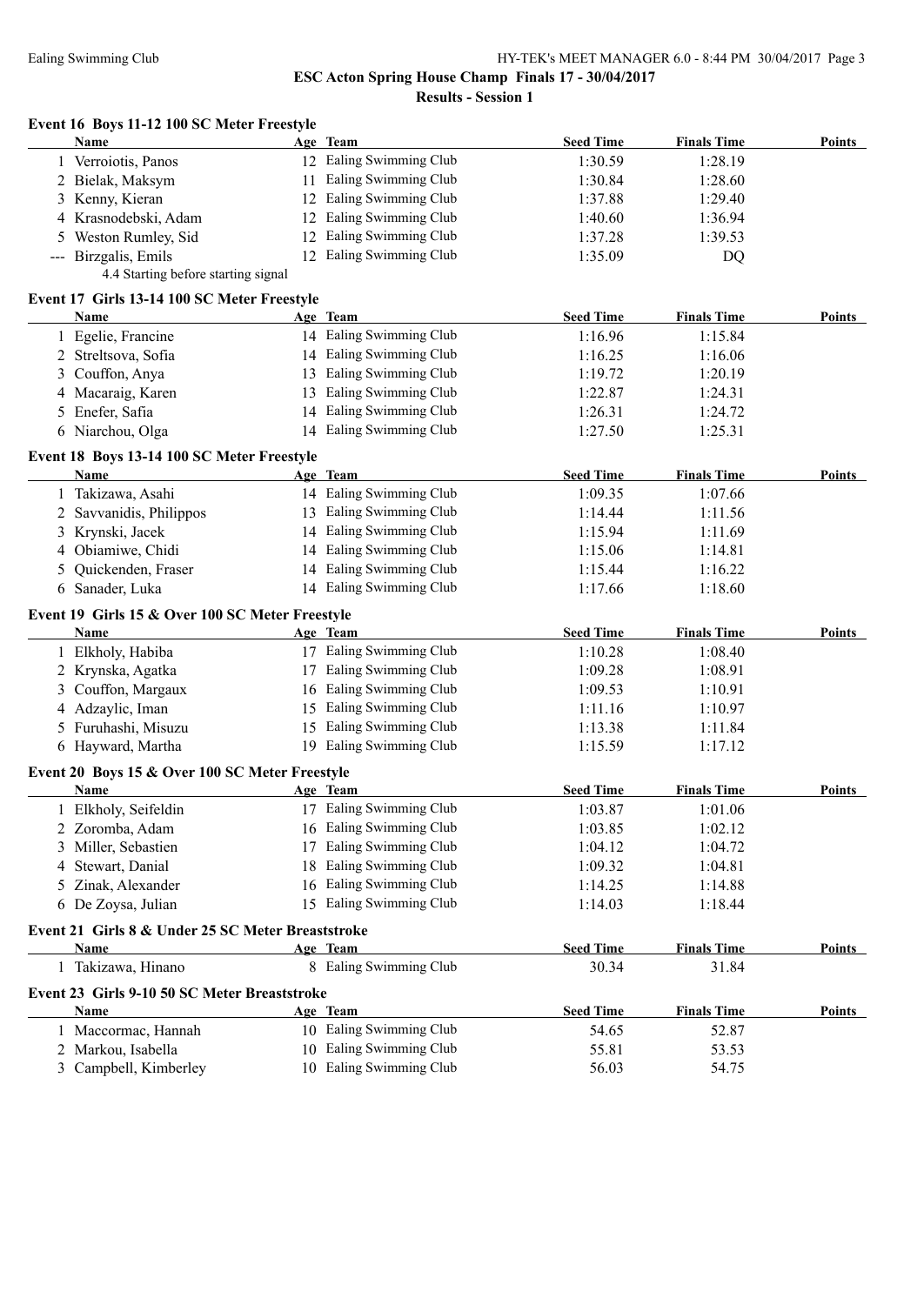|   | (Event 23 Girls 9-10 50 SC Meter Breaststroke)<br><b>Name</b> | Age Team                | <b>Seed Time</b>   | <b>Finals Time</b> | <b>Points</b> |
|---|---------------------------------------------------------------|-------------------------|--------------------|--------------------|---------------|
|   | 4 Keating, Ciara                                              | 10 Ealing Swimming Club | 1:07.50            | 1:02.44            |               |
|   | 5 Elliot, Maddie                                              | 10 Ealing Swimming Club | 1:08.25            | 1:06.88            |               |
|   | 6 Keegan, Ellie                                               | 10 Ealing Swimming Club | 1:07.22            | 1:09.38            |               |
|   |                                                               |                         |                    |                    |               |
|   | Event 24 Boys 9-10 50 SC Meter Breaststroke                   |                         |                    |                    |               |
|   | Name                                                          | Age Team                | <b>Seed Time</b>   | <b>Finals Time</b> | Points        |
|   | 1 Streltsov, Daniel                                           | 9 Ealing Swimming Club  | 53.42              | 53.10              |               |
|   | 2 Bowden, Jake                                                | 9 Ealing Swimming Club  | 57.55              | 56.00              |               |
|   | 3 Havranek, Joe                                               | 9 Ealing Swimming Club  | 1:00.87            | 58.61              |               |
|   | 4 Sitaras, Panos                                              | 10 Ealing Swimming Club | 1:05.22            | 58.68              |               |
|   | 5 Sakayama, Koudai                                            | 10 Ealing Swimming Club | 1:00.91            | 1:00.56            |               |
|   | 6 Savvanidis, Alexandros                                      | 9 Ealing Swimming Club  | 1:09.53            | 1:04.82            |               |
|   | Event 25 Girls 11-12 100 SC Meter Breaststroke                |                         |                    |                    |               |
|   | Name                                                          | Age Team                | <b>Seed Time</b>   | <b>Finals Time</b> | Points        |
|   | 1 Bryce, Molly                                                | 12 Ealing Swimming Club | 1:48.54            | 1:42.85            |               |
|   | 2 Bowden, Ellie                                               | 12 Ealing Swimming Club | 1:52.47            | 1:46.50            |               |
|   | 3 Hrycek-Robinson, Caroline                                   | 12 Ealing Swimming Club | 1:58.40            | 1:48.75            |               |
|   | 4 Yamasaki, Airi                                              | 11 Ealing Swimming Club | 2:02.38            | 1:57.18            |               |
|   | 5 Fackney, Hanna                                              | 12 Ealing Swimming Club | 2:02.15            | 2:00.09            |               |
|   | 6 Nurnberg, Elena                                             | 12 Ealing Swimming Club | 2:04.34            | 2:02.68            |               |
|   | Event 26 Boys 11-12 100 SC Meter Breaststroke                 |                         |                    |                    |               |
|   | <b>Name</b>                                                   | Age Team                | <b>Seed Time</b>   | <b>Finals Time</b> | Points        |
|   | 1 Kenny, Kieran                                               | 12 Ealing Swimming Club | 1:49.50            | 1:44.44            |               |
|   | 2 Krasnodebski, Adam                                          | 12 Ealing Swimming Club | 1:53.66            | 1:54.13            |               |
|   | 3 Birzgalis, Emils                                            | 12 Ealing Swimming Club | 2:01.13            | 1:56.28            |               |
|   | 4 Tikhonov, Lev                                               | 11 Ealing Swimming Club | 1:58.75            | 2:01.34            |               |
|   | 5 Weston Rumley, Sid                                          | 12 Ealing Swimming Club | 1:59.55            | 2:03.31            |               |
|   | --- Verroiotis, Panos                                         | 12 Ealing Swimming Club | 1:57.41            | DQ                 |               |
|   | 7.6 Touch not simultaneous and/or hands not separated         |                         |                    |                    |               |
|   |                                                               |                         |                    |                    |               |
|   | Event 27 Girls 13-14 100 SC Meter Breaststroke<br>Name        | Age Team                | <b>Seed Time</b>   | <b>Finals Time</b> | <b>Points</b> |
|   | Streltsova, Sofia                                             | 14 Ealing Swimming Club | 1:32.75            | 1:32.38            |               |
| 1 |                                                               | 14 Ealing Swimming Club |                    |                    |               |
|   | 2 Niarchou, Olga                                              | 14 Ealing Swimming Club | 1:41.15<br>1:42.69 | 1:40.25<br>1:41.28 |               |
|   | 3 Egelie, Francine                                            | 13 Ealing Swimming Club |                    |                    |               |
|   | 4 Couffon, Anya                                               | 13 Ealing Swimming Club | 1:46.87            | 1:48.56<br>1:50.21 |               |
|   | 5 Macaraig, Karen                                             | 14 Ealing Swimming Club | 1:54.44            |                    |               |
|   | 6 Psarri, Konstantina                                         |                         | 1:56.47            | 1:55.78            |               |
|   | Event 28 Boys 13-14 100 SC Meter Breaststroke                 |                         |                    |                    |               |
|   | <b>Name</b>                                                   | Age Team                | <b>Seed Time</b>   | <b>Finals Time</b> | <b>Points</b> |
|   | 1 Takizawa, Asahi                                             | 14 Ealing Swimming Club | 1:30.99            | 1:28.93            |               |
|   | 2 Krynski, Jacek                                              | 14 Ealing Swimming Club | 1:42.43            | 1:43.03            |               |
| 3 | Savoia, Luca                                                  | 14 Ealing Swimming Club | 1:46.96            | 1:43.06            |               |
| 4 | Quickenden, Fraser                                            | 14 Ealing Swimming Club | 1:46.75            | 1:43.66            |               |
| 5 | Sanader, Luka                                                 | 14 Ealing Swimming Club | 1:46.50            | 1:44.06            |               |
|   | 6 Obiamiwe, Chidi                                             | 14 Ealing Swimming Club | 1:49.22            | 1:49.22            |               |
|   | Event 29 Girls 15 & Over 100 SC Meter Breaststroke            |                         |                    |                    |               |
|   | Name                                                          | Age Team                | <b>Seed Time</b>   | <b>Finals Time</b> | <b>Points</b> |
|   | 1 Elkholy, Habiba                                             | 17 Ealing Swimming Club | 1:32.40            | 1:30.13            |               |
|   |                                                               |                         |                    |                    |               |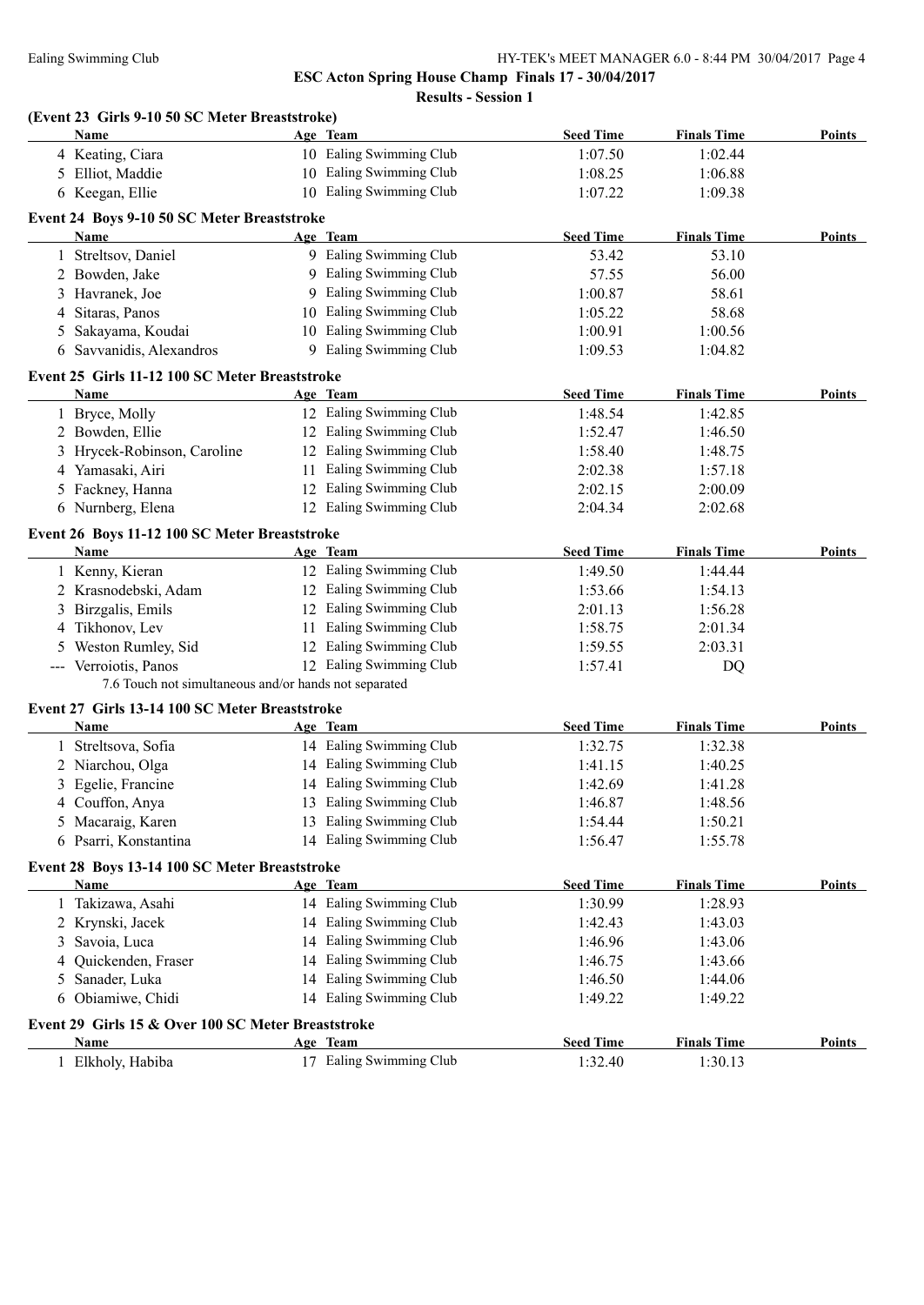|   | (Event 29 Girls 15 & Over 100 SC Meter Breaststroke)<br>Name |    | Age Team                | <b>Seed Time</b> | <b>Finals Time</b> | <b>Points</b> |
|---|--------------------------------------------------------------|----|-------------------------|------------------|--------------------|---------------|
|   | 2 Adzaylic, Iman                                             |    | 15 Ealing Swimming Club | 1:36.16          | 1:31.02            |               |
|   | 3 Couffon, Margaux                                           |    | 16 Ealing Swimming Club | 1:36.10          | 1:31.05            |               |
|   | 4 Booth, Iris                                                |    | 15 Ealing Swimming Club | 1:41.18          | 1:37.13            |               |
|   | 5 Krynska, Agatka                                            |    | 17 Ealing Swimming Club | 1:38.97          | 1:37.66            |               |
|   | 6 Craig, Juliet A                                            |    | 18 Ealing Swimming Club | 1:40.38          | 1:38.38            |               |
|   |                                                              |    |                         |                  |                    |               |
|   | Event 30 Boys 15 & Over 100 SC Meter Breaststroke<br>Name    |    | Age Team                | <b>Seed Time</b> | <b>Finals Time</b> | Points        |
|   | 1 Elkholy, Seifeldin                                         |    | 17 Ealing Swimming Club | 1:30.66          | 1:21.54            |               |
|   | 2 Stewart, Danial                                            |    | 18 Ealing Swimming Club |                  |                    |               |
|   |                                                              |    | 17 Ealing Swimming Club | 1:36.37          | 1:27.62            |               |
| 3 | Miller, Sebastien                                            |    | 16 Ealing Swimming Club | 1:33.81          | 1:32.87            |               |
| 4 | Zinak, Alexander                                             |    |                         | 1:35.91          | 1:33.74            |               |
|   | 5 Fackney, Bailey                                            |    | 15 Ealing Swimming Club | 1:38.12          | 1:33.90            |               |
|   | 6 De Zoysa, Julian                                           |    | 15 Ealing Swimming Club | 1:44.03          | 1:37.66            |               |
|   | Event 31 Girls 8 & Under 25 SC Meter Butterfly               |    |                         |                  |                    |               |
|   | Name                                                         |    | Age Team                | <b>Seed Time</b> | <b>Finals Time</b> | Points        |
|   | 1 Takizawa, Hinano                                           |    | 8 Ealing Swimming Club  | 28.31            | 29.13              |               |
|   | Event 33 Girls 9-10 25 SC Meter Butterfly                    |    |                         |                  |                    |               |
|   | Name                                                         |    | Age Team                | <b>Seed Time</b> | <b>Finals Time</b> | <b>Points</b> |
|   | 1 Campbell, Kimberley                                        |    | 10 Ealing Swimming Club | 21.24            | 22.50              |               |
|   | 2 Markou, Isabella                                           |    | 10 Ealing Swimming Club | 26.96            | 25.28              |               |
|   | 3 Maccormac, Hannah                                          |    | 10 Ealing Swimming Club | 25.43            | 25.63              |               |
|   | 4 Keating, Ciara                                             |    | 10 Ealing Swimming Club | 26.79            | 26.50              |               |
|   | 5 Ashworth, Rachel                                           |    | 10 Ealing Swimming Club | 29.34            | 27.13              |               |
|   | 6 Rotko, Sophia                                              |    | 10 Ealing Swimming Club | 30.59            | 33.69              |               |
|   |                                                              |    |                         |                  |                    |               |
|   | Event 34 Boys 9-10 25 SC Meter Butterfly                     |    |                         |                  |                    |               |
|   | <b>Name</b>                                                  |    | Age Team                | <b>Seed Time</b> | <b>Finals Time</b> | Points        |
|   | 1 Streltsov, Daniel                                          |    | 9 Ealing Swimming Club  | 20.06            | 19.68              |               |
|   | 2 Bowden, Jake                                               |    | 9 Ealing Swimming Club  | 24.23            | 22.44              |               |
| 3 | Sakayama, Koudai                                             |    | 10 Ealing Swimming Club | 25.57            | 24.78              |               |
|   | 4 Havranek, Joe                                              |    | 9 Ealing Swimming Club  | 33.63            | 25.66              |               |
| 5 | Sitaras, Panos                                               |    | 10 Ealing Swimming Club | 31.68            | 27.16              |               |
|   | 6 Savvanidis, Alexandros                                     |    | 9 Ealing Swimming Club  | 31.59            | 30.63              |               |
|   | Event 35 Girls 11-12 50 SC Meter Butterfly                   |    |                         |                  |                    |               |
|   | <b>Name</b>                                                  |    | Age Team                | <b>Seed Time</b> | <b>Finals Time</b> | <b>Points</b> |
|   | Sitara, Georgia                                              |    | 12 Ealing Swimming Club | 53.47            | 44.16              |               |
| 2 | Bryce, Molly                                                 |    | 12 Ealing Swimming Club | 53.59            | 46.00              |               |
| 3 | Whiley, Hannah                                               | 11 | Ealing Swimming Club    | 51.23            | 48.28              |               |
| 4 | Fackney, Hanna                                               | 12 | Ealing Swimming Club    | 55.31            | 50.72              |               |
| 5 | Hrycek-Robinson, Caroline                                    | 12 | Ealing Swimming Club    | 56.41            | 51.59              |               |
| 6 | Nurnberg, Elena                                              |    | 12 Ealing Swimming Club | 56.40            | 54.54              |               |
|   | Event 36 Boys 11-12 50 SC Meter Butterfly                    |    |                         |                  |                    |               |
|   | <b>Name</b>                                                  |    | Age Team                | <b>Seed Time</b> | <b>Finals Time</b> | <b>Points</b> |
|   | 1 Bielak, Maksym                                             |    | 11 Ealing Swimming Club | 52.85            | 48.61              |               |
|   | 2 Kenny, Kieran                                              |    | 12 Ealing Swimming Club | 53.03            | 53.47              |               |
| 3 | Birzgalis, Emils                                             | 12 | Ealing Swimming Club    | 55.28            | 56.73              |               |
| 4 | Krasnodebski, Adam                                           | 12 | Ealing Swimming Club    | 56.91            | 57.09              |               |
| 5 | Verroiotis, Panos                                            |    | 12 Ealing Swimming Club | 1:00.63          | 57.44              |               |
|   |                                                              |    |                         |                  |                    |               |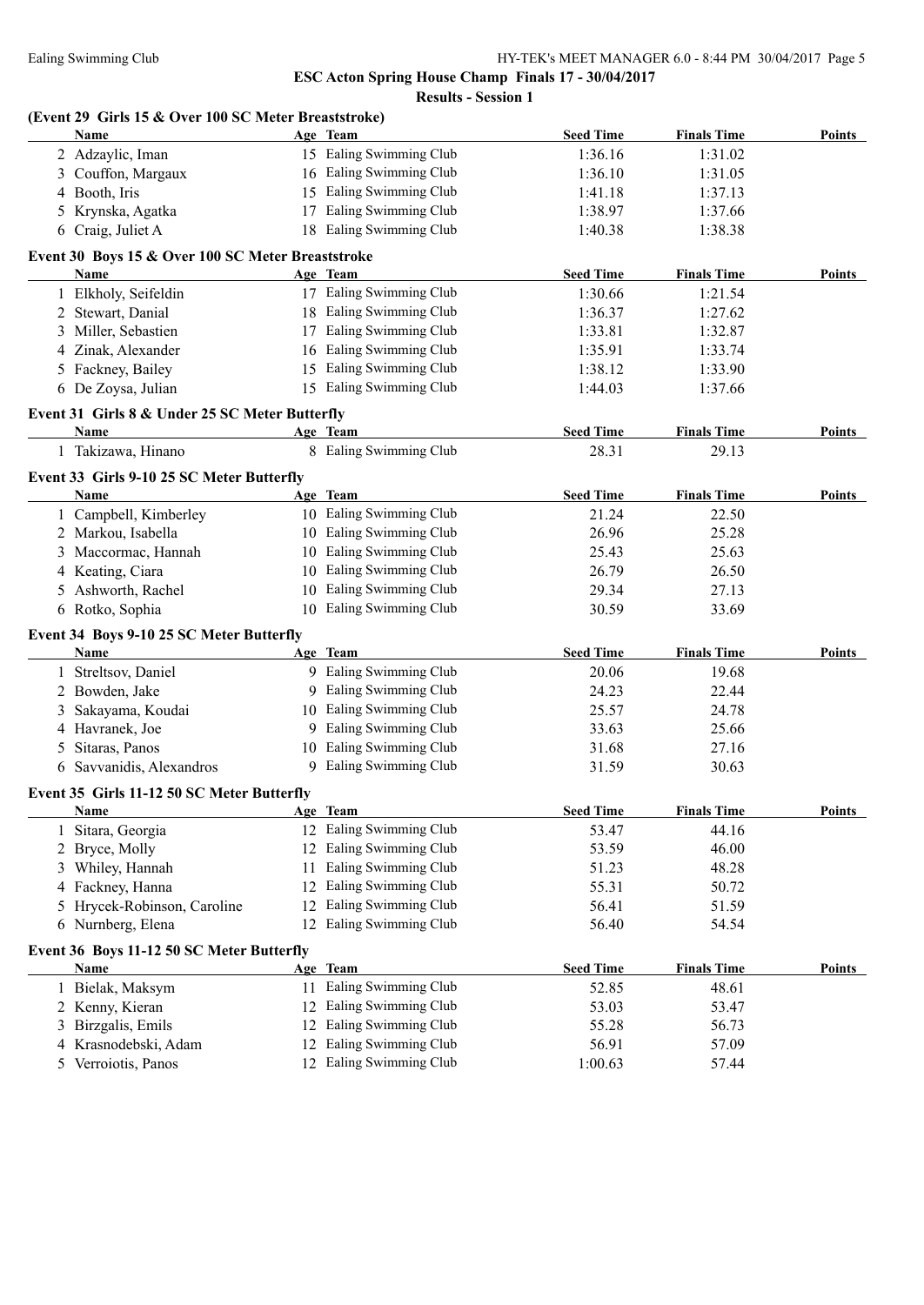**Results - Session 1**

#### **(Event 36 Boys 11-12 50 SC Meter Butterfly)**

|   | <b>Name</b>                                           |    | Age Team                            | <b>Seed Time</b> | <b>Finals Time</b> | Points        |
|---|-------------------------------------------------------|----|-------------------------------------|------------------|--------------------|---------------|
|   | 6 Weston Rumley, Sid                                  |    | 12 Ealing Swimming Club             | 57.91            | 58.46              |               |
|   | Event 37 Girls 13-14 100 SC Meter Butterfly           |    |                                     |                  |                    |               |
|   | Name                                                  |    | Age Team                            | <b>Seed Time</b> | <b>Finals Time</b> | Points        |
|   | 1 Streltsova, Sofia                                   |    | 14 Ealing Swimming Club             | 1:29.44          | 1:25.38            |               |
|   | 2 Egelie, Francine                                    |    | 14 Ealing Swimming Club             | 1:36.88          | 1:34.25            |               |
|   | 3 Macaraig, Karen                                     |    | 13 Ealing Swimming Club             | 1:40.25          | 1:41.12            |               |
|   | 4 Niarchou, Olga                                      |    | 14 Ealing Swimming Club             | 1:47.19          | 1:43.59            |               |
|   | 5 Couffon, Anya                                       |    | 13 Ealing Swimming Club             | 1:52.47          | 1:50.34            |               |
|   | --- Weston Rumley, Hettie                             |    | 13 Ealing Swimming Club             | 1:54.48          | DQ                 |               |
|   | 10.2 A swimmer did not cover the whole distance - DNF |    |                                     |                  |                    |               |
|   | Event 38 Boys 13-14 100 SC Meter Butterfly            |    |                                     |                  |                    |               |
|   | <b>Name</b>                                           |    | Age Team                            | <b>Seed Time</b> | <b>Finals Time</b> | <b>Points</b> |
|   | 1 Takizawa, Asahi                                     |    | 14 Ealing Swimming Club             | 1:28.66          | 1:27.93            |               |
|   | 2 Savoia, Luca                                        |    | 14 Ealing Swimming Club             | 1:42.38          | 1:32.09            |               |
|   | 3 Savvanidis, Philippos                               |    | 13 Ealing Swimming Club             | 1:44.25          | 1:32.78            |               |
|   | 4 Krynski, Jacek                                      |    | 14 Ealing Swimming Club             | 1:43.62          | 1:33.81            |               |
| 5 | Sanader, Luka                                         |    | 14 Ealing Swimming Club             | 1:51.85          | 1:48.65            |               |
|   | Quickenden, Fraser                                    |    | 14 Ealing Swimming Club             | 1:43.81          | DQ                 |               |
|   | 8.2 Arms not brought forward simultaneously           |    |                                     |                  |                    |               |
|   | Event 39 Girls 15 & Over 100 SC Meter Butterfly       |    |                                     |                  |                    |               |
|   | Name                                                  |    | Age Team                            | <b>Seed Time</b> | <b>Finals Time</b> | Points        |
|   | 1 Krynska, Agatka                                     |    | 17 Ealing Swimming Club             | 1:17.47          | 1:17.28            |               |
|   | 2 Elkholy, Habiba                                     |    | 17 Ealing Swimming Club             | 1:28.81          | 1:25.13            |               |
|   | 3 Hayward, Martha                                     |    | 19 Ealing Swimming Club             | 1:28.31          | 1:26.00            |               |
|   | 4 Forster, Maya                                       |    | 18 Ealing Swimming Club             | 1:30.78          | 1:26.09            |               |
|   | 5 Golub, Lia                                          |    | 15 Ealing Swimming Club             | 1:32.86          | 1:27.88            |               |
|   | 6 Couffon, Margaux                                    |    | 16 Ealing Swimming Club             | 1:33.17          | 1:34.60            |               |
|   |                                                       |    |                                     |                  |                    |               |
|   | Event 40 Boys 15 & Over 100 SC Meter Butterfly        |    |                                     |                  |                    |               |
|   | <b>Name</b>                                           |    | Age Team<br>16 Ealing Swimming Club | <b>Seed Time</b> | <b>Finals Time</b> | Points        |
|   | 1 Zoromba, Adam                                       |    |                                     | 1:13.89          | 1:10.66            |               |
|   | 2 Elkholy, Seifeldin                                  |    | 17 Ealing Swimming Club             | 1:14.78          | 1:10.69            |               |
|   | 3 Miller, Sebastien                                   |    | 17 Ealing Swimming Club             | 1:22.15          | 1:21.50            |               |
|   | 4 De Zoysa, Julian                                    |    | 15 Ealing Swimming Club             | 1:31.44          | 1:30.47            |               |
|   | 5 Zinak, Alexander                                    |    | 16 Ealing Swimming Club             | 1:39.12          | 1:41.71            |               |
|   | Event 41 Girls 8 & Under 100 SC Meter IM              |    |                                     |                  |                    |               |
|   | Name                                                  |    | Age Team                            | <b>Seed Time</b> | <b>Finals Time</b> | <b>Points</b> |
|   | 1 Takizawa, Hinano                                    |    | 8 Ealing Swimming Club              | 2:01.78          | 2:05.35            |               |
|   | Event 43 Girls 9-10 100 SC Meter IM                   |    |                                     |                  |                    |               |
|   | Name                                                  |    | Age Team                            | <b>Seed Time</b> | <b>Finals Time</b> | <b>Points</b> |
|   | 1 Maccormac, Hannah                                   |    | 10 Ealing Swimming Club             | 1:52.06          | 1:47.94            |               |
|   | 2 Campbell, Kimberley                                 | 10 | Ealing Swimming Club                | 1:46.78          | 1:49.00            |               |
| 3 | Markou, Isabella                                      | 10 | Ealing Swimming Club                | 1:56.97          | 1:52.72            |               |
| 4 | Keating, Ciara                                        | 10 | Ealing Swimming Club                | 2:12.56          | 2:00.19            |               |
| 5 | Elliot, Maddie                                        | 10 | Ealing Swimming Club                | 2:16.25          | 2:11.62            |               |
|   | 6 Keegan, Ellie                                       |    | 10 Ealing Swimming Club             | 2:12.38          | 2:15.91            |               |
|   |                                                       |    |                                     |                  |                    |               |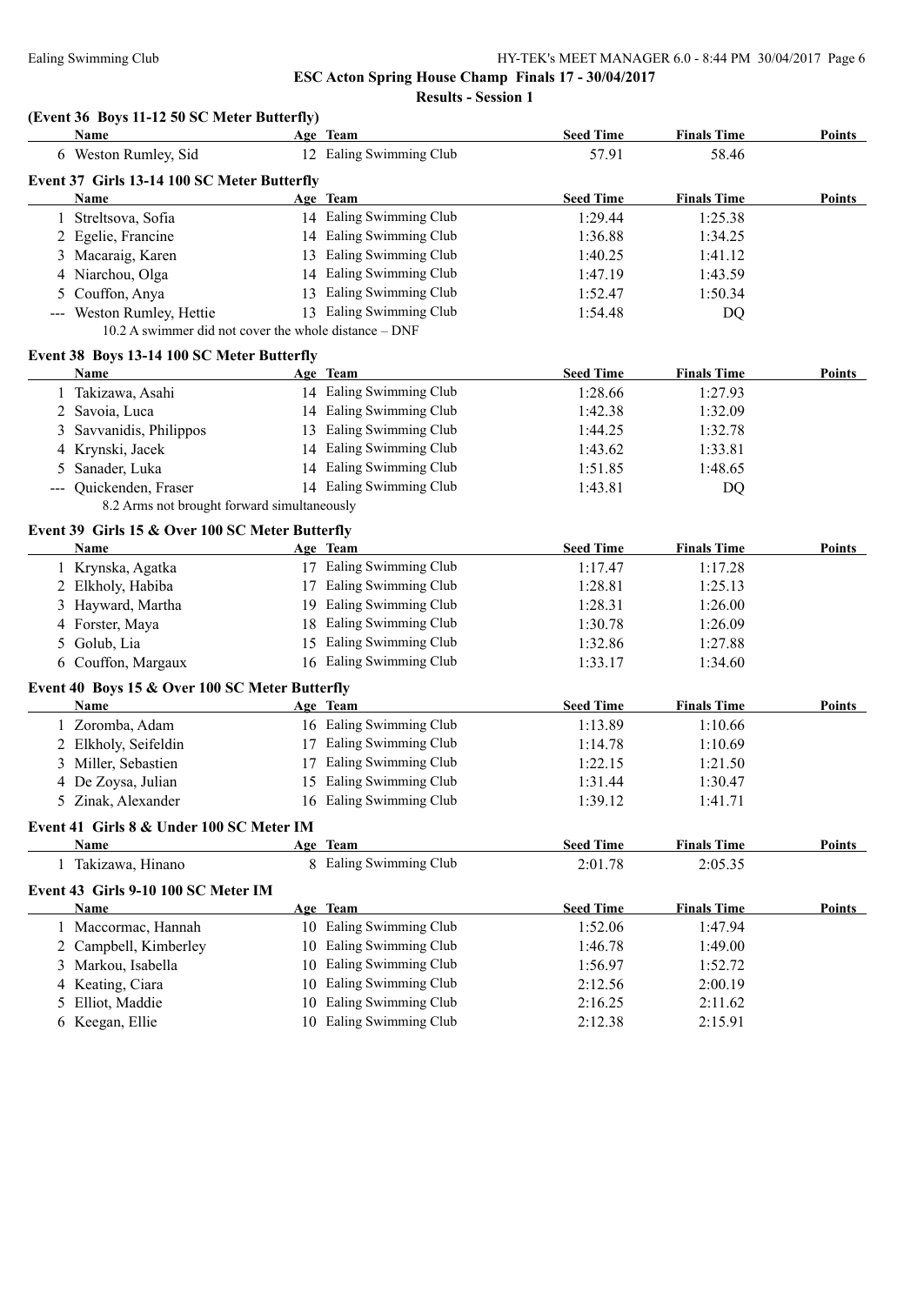# Ealing Swimming Club HY-TEK's MEET MANAGER 6.0 - 8:44 PM 30/04/2017 Page 7

**ESC Acton Spring House Champ Finals 17 - 30/04/2017**

**Results - Session 1**

## **Event 44 Boys 9-10 100 SC Meter IM**

|   | CHU TT DOVS 2-TO TOO BC MICICI TM<br>Name   |    | Age Team                | <b>Seed Time</b> | <b>Finals Time</b> | <b>Points</b> |
|---|---------------------------------------------|----|-------------------------|------------------|--------------------|---------------|
|   | 1 Streltsov, Daniel                         |    | 9 Ealing Swimming Club  | 1:46.91          | 1:40.81            |               |
|   | 2 Havranek, Joe                             |    | 9 Ealing Swimming Club  | 2:02.06          | 1:53.28            |               |
|   | 3 Bowden, Jake                              |    | 9 Ealing Swimming Club  | 1:52.18          | 1:53.37            |               |
|   | 4 Sitaras, Panos                            |    | 10 Ealing Swimming Club | 2:03.81          | 1:59.00            |               |
|   | 5 Sakayama, Koudai                          |    | 10 Ealing Swimming Club | 1:57.68          | 2:00.16            |               |
|   | 6 Savvanidis, Alexandros                    |    | 9 Ealing Swimming Club  | 2:12.31          | 2:09.56            |               |
|   | Event 45 Girls 11-12 100 SC Meter IM        |    |                         |                  |                    |               |
|   | Name                                        |    | Age Team                | <b>Seed Time</b> | <b>Finals Time</b> | <b>Points</b> |
|   | 1 Bowden, Ellie                             |    | 12 Ealing Swimming Club | 1:44.85          | 1:36.25            |               |
|   | 2 Bryce, Molly                              |    | 12 Ealing Swimming Club | 1:41.76          | 1:40.44            |               |
|   | 3 Sitara, Georgia                           |    | 12 Ealing Swimming Club | 1:46.44          | 1:41.46            |               |
|   | 4 Whiley, Hannah                            |    | 11 Ealing Swimming Club | 1:46.25          | 1:44.75            |               |
|   | 5 Fackney, Hanna                            |    | 12 Ealing Swimming Club | 1:47.66          | 1:48.50            |               |
|   | 6 Nurnberg, Elena                           |    | 12 Ealing Swimming Club | 1:50.22          | 1:53.50            |               |
|   |                                             |    |                         |                  |                    |               |
|   | Event 46 Boys 11-12 100 SC Meter IM<br>Name |    | Age Team                | <b>Seed Time</b> | <b>Finals Time</b> | <b>Points</b> |
|   | 1 Kenny, Kieran                             |    | 12 Ealing Swimming Club | 1:48.38          | 1:40.40            |               |
|   | 2 Bielak, Maksym                            |    | 11 Ealing Swimming Club | 1:47.91          | 1:42.06            |               |
|   | 3 Birzgalis, Emils                          |    | 12 Ealing Swimming Club | 1:53.44          | 1:51.19            |               |
|   | 4 Tikhonov, Lev                             |    | 11 Ealing Swimming Club | 1:56.88          | 1:51.63            |               |
|   |                                             |    | 12 Ealing Swimming Club |                  |                    |               |
|   | 5 Krasnodebski, Adam                        |    | 12 Ealing Swimming Club | 1:57.97          | 1:55.69            |               |
|   | 6 Weston Rumley, Sid                        |    |                         | 1:57.06          | 1:59.16            |               |
|   | Event 47 Girls 13-14 100 SC Meter IM        |    |                         |                  |                    |               |
|   | Name                                        |    | Age Team                | <b>Seed Time</b> | <b>Finals Time</b> | Points        |
|   | 1 Streltsova, Sofia                         |    | 14 Ealing Swimming Club | 1:27.85          | 1:24.56            |               |
|   | 2 Egelie, Francine                          |    | 14 Ealing Swimming Club | 1:30.60          | 1:29.16            |               |
|   | 3 Macaraig, Karen                           |    | 13 Ealing Swimming Club | 1:36.25          | 1:34.50            |               |
|   | 4 Niarchou, Olga                            |    | 14 Ealing Swimming Club | 1:35.03          | 1:35.18            |               |
|   | 5 Couffon, Anya                             |    | 13 Ealing Swimming Club | 1:37.19          | 1:36.04            |               |
|   | Event 48 Boys 13-14 100 SC Meter IM         |    |                         |                  |                    |               |
|   | Name                                        |    | Age Team                | <b>Seed Time</b> | <b>Finals Time</b> | <b>Points</b> |
|   | 1 Takizawa, Asahi                           |    | 14 Ealing Swimming Club | 1:21.28          | 1:18.97            |               |
|   | 2 Krynski, Jacek                            |    | 14 Ealing Swimming Club | 1:29.66          | 1:26.90            |               |
|   | 3 Savvanidis, Philippos                     |    | 13 Ealing Swimming Club | 1:31.22          | 1:26.91            |               |
| 4 | Savoia, Luca                                |    | 14 Ealing Swimming Club | 1:29.44          | 1:27.19            |               |
| 5 | Quickenden, Fraser                          |    | 14 Ealing Swimming Club | 1:30.81          | 1:32.29            |               |
|   | 6 Sanader, Luka                             |    | 14 Ealing Swimming Club | 1:35.68          | 1:37.13            |               |
|   | Event 49 Girls 15 & Over 100 SC Meter IM    |    |                         |                  |                    |               |
|   | <b>Name</b>                                 |    | Age Team                | <b>Seed Time</b> | <b>Finals Time</b> | <b>Points</b> |
|   | 1 Elkholy, Habiba                           | 17 | Ealing Swimming Club    | 1:21.52          | 1:17.72            |               |
|   | 2 Krynska, Agatka                           | 17 | Ealing Swimming Club    | 1:20.46          | 1:18.53            |               |
|   | 3 Adzaylic, Iman                            | 15 | Ealing Swimming Club    | 1:26.31          | 1:22.09            |               |
|   | 4 Couffon, Margaux                          | 16 | Ealing Swimming Club    | 1:22.94          | 1:26.41            |               |
|   | 5 Furuhashi, Misuzu                         | 15 | Ealing Swimming Club    | 1:29.16          | 1:29.15            |               |
|   | 6 Hayward, Martha                           |    | 19 Ealing Swimming Club | 1:28.22          | 1:31.84            |               |